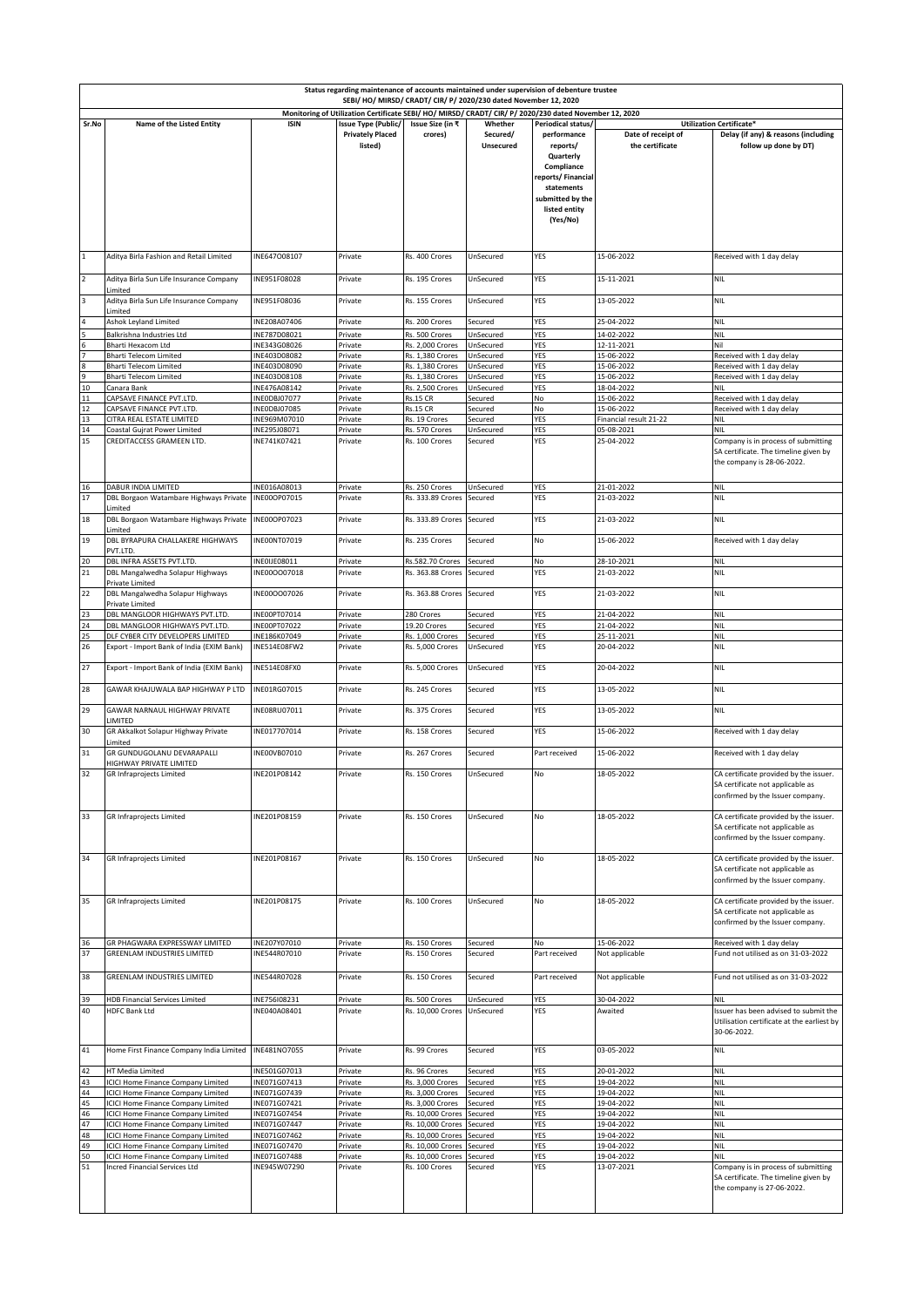|            |                                                          |                              |                                                       |                                                 | Monitoring of Utilization Certificate SEBI/ HO/ MIRSD/ CRADT/ CIR/ P/ 2020/230 dated November 12, 2020 |                                   |                                                  |                                                                 |
|------------|----------------------------------------------------------|------------------------------|-------------------------------------------------------|-------------------------------------------------|--------------------------------------------------------------------------------------------------------|-----------------------------------|--------------------------------------------------|-----------------------------------------------------------------|
| Sr.No      | Name of the Listed Entity                                | <b>ISIN</b>                  | <b>Issue Type (Public/</b><br><b>Privately Placed</b> | Issue Size (in ₹<br>crores)                     | Whether<br>Secured/                                                                                    | Periodical status/<br>performance | Date of receipt of                               | Utilization Certificate*<br>Delay (if any) & reasons (including |
|            |                                                          |                              | listed)                                               |                                                 | <b>Unsecured</b>                                                                                       | reports/                          | the certificate                                  | follow up done by DT)                                           |
|            |                                                          |                              |                                                       |                                                 |                                                                                                        | Quarterly                         |                                                  |                                                                 |
|            |                                                          |                              |                                                       |                                                 |                                                                                                        | Compliance                        |                                                  |                                                                 |
|            |                                                          |                              |                                                       |                                                 |                                                                                                        | reports/Financial                 |                                                  |                                                                 |
|            |                                                          |                              |                                                       |                                                 |                                                                                                        | statements<br>submitted by the    |                                                  |                                                                 |
|            |                                                          |                              |                                                       |                                                 |                                                                                                        | listed entity                     |                                                  |                                                                 |
|            |                                                          |                              |                                                       |                                                 |                                                                                                        | (Yes/No)                          |                                                  |                                                                 |
|            |                                                          |                              |                                                       |                                                 |                                                                                                        |                                   |                                                  |                                                                 |
|            |                                                          |                              |                                                       |                                                 |                                                                                                        |                                   |                                                  |                                                                 |
| 52         | India First Life Insurance Company Limited               | INE381Y08029                 | Private                                               | Rs. 125 Crores                                  | UnSecured                                                                                              | Part received                     | 13-05-2022                                       | <b>NIL</b>                                                      |
| 53         | INDIAFIRST LIFE INSURANCE CO.LTD.                        | INE381Y08029                 | Private                                               | Rs. 125 Crores                                  | UnSecured                                                                                              | Part received                     | 13-05-2022                                       | <b>NIL</b>                                                      |
| 54         | <b>INDINFRAVIT TRUST</b>                                 | INE790Z07046                 | Private                                               | Rs. 850 Crores                                  | Secured                                                                                                | No                                | 17-08-2021                                       | <b>NIL</b>                                                      |
| 55         | JAMNAGAR UTILITIES & POWER PVT.LTD.                      | INE936D07174                 | Private                                               | Rs. 4000 Crores                                 | Secured                                                                                                | YES                               | 01-10-2021                                       | <b>NIL</b>                                                      |
| 56         | L&T Metro Rail (hyderabad) Limited                       | INE128M08060                 | Private                                               | Rs. 10,000 Crores                               | UnSecured                                                                                              | YES                               | 25-01-2022                                       | <b>NIL</b>                                                      |
| 57         | L&T Metro Rail (hyderabad) Limited                       | INE128M08078                 | Private                                               | Rs. 10,000 Crores                               | UnSecured                                                                                              | YES                               | 25-01-2022                                       | <b>NIL</b>                                                      |
| 58         | L&T Metro Rail (hyderabad) Limited                       | INE128M08086                 | Private                                               | Rs. 10,000 Crores                               | UnSecured                                                                                              | YES                               | 25-01-2022                                       | <b>NIL</b>                                                      |
| 59         | Mahindra & Mahindra Financial Services<br>ht I           | INE774D07UB9                 | Private                                               | Rs. 600 Crores                                  | Secured                                                                                                | YES                               | 02-05-2022                                       | <b>NIL</b>                                                      |
| 60         | Mahindra & Mahindra Financial Services                   | INE774D07UC7                 | Private                                               | Rs. 600 Crores                                  | Secured                                                                                                | YES                               | 02-05-2022                                       | <b>NIL</b>                                                      |
|            | Ltd                                                      |                              |                                                       |                                                 |                                                                                                        |                                   |                                                  |                                                                 |
| 61         | Mahindra & Mahindra Financial Services<br>l td           | INE774D07UD5                 | Private                                               | Rs. 225 Crores                                  | Secured                                                                                                | YES                               | 02-05-2022                                       | <b>NIL</b>                                                      |
| 62         | Mahindra & Mahindra Financial Services                   | <b>INE774D08MT6</b>          | Private                                               | Rs. 200 Crores                                  | UnSecured                                                                                              | YES                               | 02-05-2022                                       | <b>NIL</b>                                                      |
|            | ht I                                                     |                              |                                                       |                                                 |                                                                                                        |                                   |                                                  |                                                                 |
| 63         | Mahindra & Mahindra Financial Services                   | <b>INE774D07UE3</b>          | Private                                               | Rs. 1,450 Crores                                | Secured                                                                                                | YES                               | 02-05-2022                                       | <b>NIL</b>                                                      |
| 64         | Mahindra & Mahindra Financial Services                   | INE774D07UF0                 | Private                                               | Rs. 1,450 Crores                                | Secured                                                                                                | YES                               | 02-05-2022                                       | <b>NIL</b>                                                      |
|            | ht I                                                     |                              |                                                       |                                                 |                                                                                                        |                                   |                                                  |                                                                 |
| 65         | Mahindra & Mahindra Financial Services                   | INE774D07UG8                 | Private                                               | Rs. 375 Crores                                  | Secured                                                                                                | YES                               | 02-05-2022                                       | <b>NIL</b>                                                      |
| 66         | ht I<br>Mahindra & Mahindra Financial Services           | INE774D07UH6                 | Private                                               | Rs. 300 Crores                                  | Secured                                                                                                | YES                               | 02-05-2022                                       | <b>NIL</b>                                                      |
|            | ht I                                                     |                              |                                                       |                                                 |                                                                                                        |                                   |                                                  |                                                                 |
| 67         | Mahindra & Mahindra Financial Services                   | INE774D07UJ2                 | Private                                               | Rs. 300 Crores                                  | Secured                                                                                                | YES                               | 02-05-2022                                       | <b>NIL</b>                                                      |
| 68         | Ltd<br>Mahindra & Mahindra Financial Services            | INE774D07UI4                 | Private                                               | Rs. 500 Crores                                  | Secured                                                                                                | YES                               | 02-05-2022                                       | <b>NIL</b>                                                      |
|            | ht I                                                     |                              |                                                       |                                                 |                                                                                                        |                                   |                                                  |                                                                 |
| 69         | Mahindra & Mahindra Financial Services                   | IN8774D07012                 | Private                                               | Rs. 250 Crores                                  | Secured                                                                                                | YES                               | 02-05-2022                                       | <b>NIL</b>                                                      |
| 70         | Ltd<br>MAHINDRA RURAL HOUSING FINANCE                    | INE950008212                 | Private                                               | Rs. 25 Crores                                   | UnSecured                                                                                              | YES                               | 23-04-2022                                       | <b>NIL</b>                                                      |
|            | <b>LIMITED</b>                                           |                              |                                                       |                                                 |                                                                                                        |                                   |                                                  |                                                                 |
| 71         | MAHINDRA RURAL HOUSING FINANCE                           | INE950O08220                 | Private                                               | Rs. 675 Crores                                  | UnSecured                                                                                              | YES                               | 23-04-2022                                       | <b>NIL</b>                                                      |
|            | LIMITED                                                  |                              |                                                       |                                                 |                                                                                                        |                                   |                                                  |                                                                 |
| 72         | MAHINDRA RURAL HOUSING FINANCE<br>LIMITED                | INE950O08238                 | Private                                               | Rs. 675 Crores                                  | UnSecured                                                                                              | YES                               | 23-04-2022                                       | <b>NIL</b>                                                      |
| 73         | MAHINDRA RURAL HOUSING FINANCE                           | INE950O08246                 | Private                                               | Rs. 400 Crores                                  | UnSecured                                                                                              | YES                               | 23-04-2022                                       | <b>NIL</b>                                                      |
|            | LIMITED                                                  |                              |                                                       |                                                 |                                                                                                        |                                   |                                                  |                                                                 |
| 74         | MAHINDRA RURAL HOUSING FINANCE<br>LIMITED                | INE950O08253                 | Private                                               | Rs. 150 Crores                                  | UnSecured                                                                                              | YES                               | 23-04-2022                                       | <b>NIL</b>                                                      |
| 75         | MAHINDRA RURAL HOUSING FINANCE                           | INE950O07388                 | Private                                               | Rs. 110 Crores                                  | Secured                                                                                                | YES                               | 23-04-2022                                       | <b>NIL</b>                                                      |
|            | LIMITED                                                  |                              |                                                       |                                                 |                                                                                                        |                                   |                                                  |                                                                 |
| 76         | Malwa Solar Power Generation Private<br>Limited          | INE999X07014                 | Private                                               | Rs. 197 Crores                                  | Secured                                                                                                | YES                               | Financial result 21-22                           | <b>NIL</b>                                                      |
| 77         | Motherson Sumi Systems Limited                           | INE775A08063                 | Private                                               | Rs. 1,000 Crores                                | UnSecured                                                                                              | YES                               | 22-02-2022                                       | <b>NIL</b>                                                      |
| 78         | Motherson Sumi Systems Limited                           | INE775A08055                 | Private                                               | Rs. 1,000 Crores                                | UnSecured                                                                                              | YES                               | 22-02-2022                                       | <b>NIL</b>                                                      |
| 79         | Motherson Sumi Systems Limited                           | INE775A08071<br>INE445L08433 | Private                                               | Rs. 1,000 Crores                                | UnSecured<br>UnSecured                                                                                 | YES                               | 22-02-2022                                       | <b>NIL</b>                                                      |
| 80<br>81   | Nabha Power Ltd<br>National Bank for Agriculture & Rural | INE261F08DD2                 | Private<br>Private                                    | Rs. 1,200 Crores<br>Rs. 90,000 Crores UnSecured |                                                                                                        | YES<br>Part received              | 08-05-2021<br>13-11-2021                         | <b>NIL</b><br><b>NIL</b>                                        |
|            | Development                                              |                              |                                                       |                                                 |                                                                                                        |                                   |                                                  |                                                                 |
| 82         | National Bank for Agriculture & Rural                    | INE261F08DE0                 | Private                                               | Rs. 90,000 Crores UnSecured                     |                                                                                                        | Part received                     | 13-11-2021                                       | <b>NIL</b>                                                      |
| 83         | Development<br>National Bank for Agriculture & Rural     | INE261F08DF7                 | Private                                               | Rs. 90,000 Crores                               | UnSecured                                                                                              | Part received                     | 13-11-2021                                       | <b>NIL</b>                                                      |
|            | Development                                              |                              |                                                       |                                                 |                                                                                                        |                                   |                                                  |                                                                 |
| 84         | National Bank for Agriculture & Rural                    | INE261F08DH3                 | Private                                               | Rs. 90,000 Crores                               | UnSecured                                                                                              | Part received                     | 13-11-2021                                       | <b>NIL</b>                                                      |
| 85         | Development<br>National Bank for Agriculture & Rural     | INE261F08DI1                 | Private                                               | Rs. 90,000 Crores                               | UnSecured                                                                                              | Part received                     | 13-11-2021                                       | <b>NIL</b>                                                      |
|            | Development                                              |                              |                                                       |                                                 |                                                                                                        |                                   |                                                  |                                                                 |
| 86         | National Bank for Agriculture & Rural                    | INE261F08DJ9                 | Private                                               | Rs. 90,000 Crores                               | UnSecured                                                                                              | Part received                     | 13-11-2021                                       | <b>NIL</b>                                                      |
| 87         | Development<br>National Bank for Agriculture & Rural     | INE261F08DK7                 | Private                                               | Rs. 90,000 Crores                               | UnSecured                                                                                              | Part received                     | 20-06-2022                                       | Received with 6 days delay                                      |
|            | Development                                              |                              |                                                       |                                                 |                                                                                                        |                                   |                                                  |                                                                 |
| 88         | National Bank for Agriculture & Rural                    | INE261F08DG5                 | Private                                               | Rs. 90,000 Crores                               | UnSecured                                                                                              | Part received                     | 13-11-2021                                       | <b>NIL</b>                                                      |
| 89         | Development<br>National Bank for Agriculture & Rural     | INE261F08DL5                 | Private                                               | Rs. 90,000 Crores                               | UnSecured                                                                                              | Part received                     | 20-06-2022                                       | Received with 6 days delay                                      |
|            | Development                                              |                              |                                                       |                                                 |                                                                                                        |                                   |                                                  |                                                                 |
| 90         | National Bank for Agriculture & Rural                    | INE261F08DM3                 | Private                                               | Rs. 90,000 Crores                               | UnSecured                                                                                              | Part received                     | 20-06-2022                                       | Received with 6 days delay                                      |
| 91         | Development                                              |                              |                                                       |                                                 |                                                                                                        |                                   |                                                  |                                                                 |
|            | National Bank for Agriculture & Rural<br>Development     | INE261F08DN1                 | Private                                               | Rs. 90,000 Crores                               | UnSecured                                                                                              | Part received                     | 20-06-2022                                       | Received with 6 days delay                                      |
| 92         | Nayara Energy Limited                                    | INE011A07115                 | Private                                               | Rs. 3,500 Crores                                | Secured                                                                                                | Part received                     | 10-10-2021                                       | <b>NIL</b>                                                      |
| 93         | NIVA BUPA HEALTH INSURANCE COMPANY                       | INE995S08010                 | Private                                               | Rs. 150 Crores                                  | UnSecured                                                                                              | YES                               | 05-05-2022                                       | <b>NIL</b>                                                      |
| 94         | LIMITED<br>NIVA BUPA HEALTH INSURANCE COMPANY            | INE995S08028                 | Private                                               | Rs. 100 Crores                                  | UnSecured                                                                                              | YES                               | 05-05-2022                                       | <b>NIL</b>                                                      |
|            | LIMITED                                                  |                              |                                                       |                                                 |                                                                                                        |                                   |                                                  |                                                                 |
| 95         | Oberoi Realty Limited                                    | INE093107041                 | Private                                               | Rs. 1,000 Crores                                | Secured                                                                                                | YES                               | Financial result 21-22                           | <b>NIL</b>                                                      |
| 96         | Oberoi Realty Limited<br>Oberoi Realty Limited           | INE093107058<br>INE093107033 | Private<br>Private                                    | Rs. 1,000 Crores<br>Rs. 1,000 Crores            | Secured<br>Secured                                                                                     | YES<br>YES                        | Financial result 21-22<br>Financial result 21-22 | <b>NIL</b><br><b>NIL</b>                                        |
| 97<br>98   | Oxyzo Financial Services Private Limited                 | INE04VS07271                 | Private                                               | Rs. 25 Crores                                   | Secured                                                                                                | Part received                     | 30-05-2022                                       | Nil                                                             |
|            |                                                          |                              |                                                       |                                                 |                                                                                                        |                                   |                                                  |                                                                 |
| 99         | PNC Rajasthan Highways Private Limited                   | INE709X07017                 | Private                                               | Rs. 320 Crores                                  | Secured                                                                                                | YES                               | 30-03-2022                                       | <b>NIL</b>                                                      |
| 100        | PRIAPUS INFRASTRUCTURE LIMITED                           | INE964M07011                 | Private                                               | Rs. 16 Crores                                   | Secured                                                                                                | YES                               | Financial result 21-22                           | <b>NIL</b>                                                      |
| 101        | Prism Johnson Limited                                    | INE010A08131                 | Private                                               | Rs. 95 Crores                                   | UnSecured                                                                                              | Part received                     | Annual report FY 21-22                           | <b>NIL</b>                                                      |
| 102        | Promont Hillside Pvt Ltd                                 | INE931Q08043                 | Private                                               | Rs. 300 Crores                                  | UnSecured                                                                                              | No                                | 13-04-2022                                       | <b>NIL</b>                                                      |
| 103<br>104 | Raymond Ltd<br>Reliance Jio Infocomm Limited             | INE301A07078<br>INE110L08078 | Private<br>Private                                    | Rs. 100 Crores<br>Rs. 5,000 Crores              | Secured<br>UnSecured                                                                                   | YES<br>YES                        | 21-02-2022<br>03-05-2022                         | <b>NIL</b><br><b>NIL</b>                                        |
| 105        | SBI Cards and Payment Services Limited                   | INE018E08243                 | Private                                               | Rs. 455 Crores                                  | UnSecured                                                                                              | YES                               | 11-04-2022                                       | <b>NIL</b>                                                      |
|            |                                                          |                              |                                                       |                                                 |                                                                                                        |                                   |                                                  |                                                                 |
| 106        | SBI Cards and Payment Services Limited                   | INE018E08250                 | Private                                               | Rs. 500 Crores                                  | UnSecured                                                                                              | YES                               |                                                  |                                                                 |
|            |                                                          |                              |                                                       |                                                 |                                                                                                        |                                   |                                                  |                                                                 |